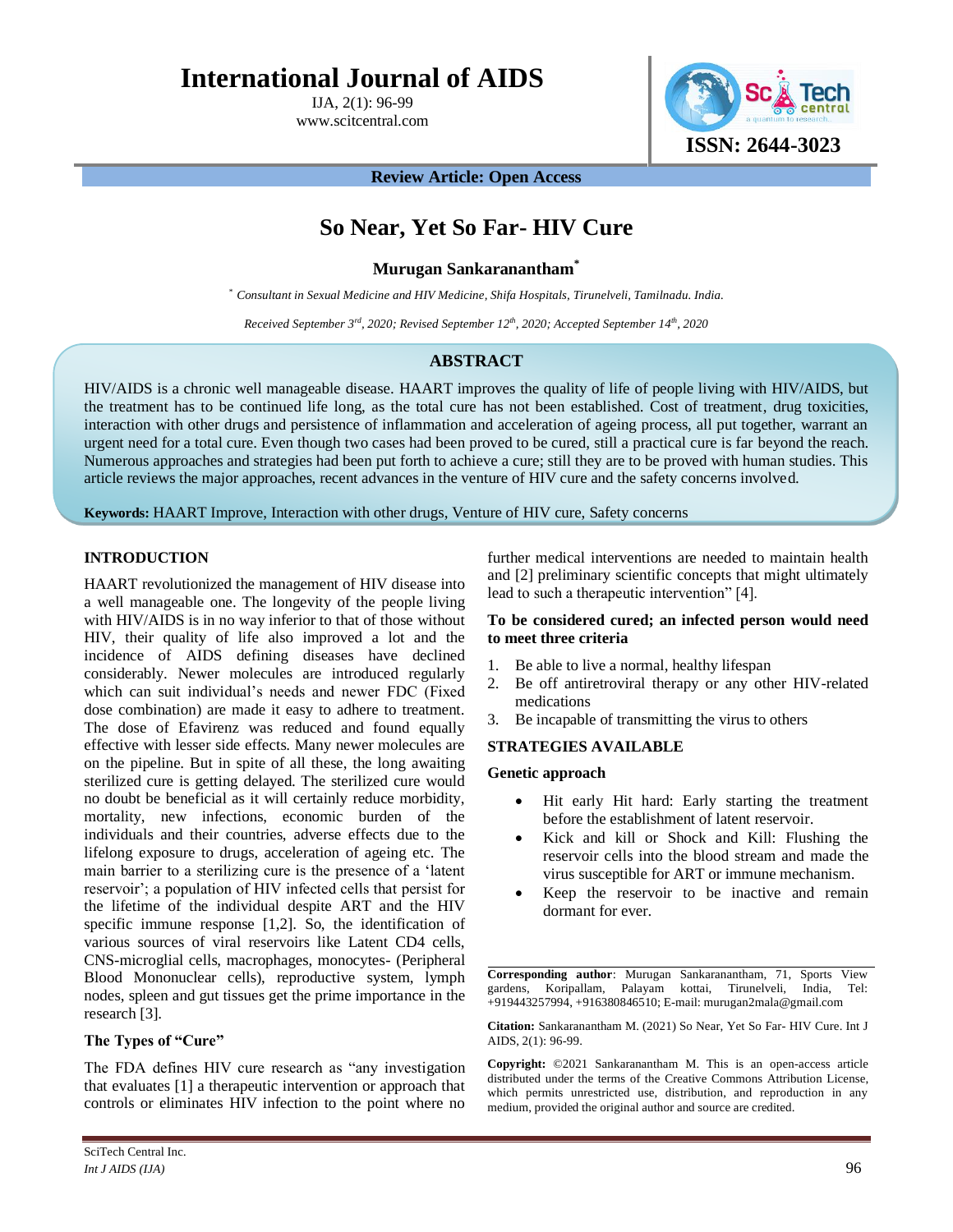## **CURE SUCCESS**

Despite these challenges, 2 and possibly 3 eradicative cures exist. In addition to the CD4 receptor, HIV requires a second co-receptor to infect a cell. One such receptor, the CCR5, is congenitally absent in 0% to 2.3% of individuals.

The "Berlin Patient" (Timothy Ray Brown), as part of treatment for acute myeloid leukemia (AML), received fullintensity conditioning chemotherapy, whole body radiation and 2 transplants from an HLA antigen-matched donor with CCR5 coreceptor Δ32 deletion. The "London Patient" (Adam Castillejo), as part of treatment for Hodgkin lymphoma, also received a stem cell transplant from a donor with the CCR5Δ coreceptor Δ32 deletion. However, he did not receive radiation but instead received *reduced* intensity conditioning chemotherapy. Both Brown and Castillejo have been deemed cured (no HIV viremia, off ART). A third patient, known as the Düsseldorf patient, remains under evaluation; the 49 years old man received a bone marrow transplant from a CCR5 coreceptor Δ32 deletion donor in February 2013 for AML. Physicians discontinued ART in November 2018 and the patient's HIV remained undetectable as of March 2020 [4].

(However, the two "Boston patients"-nicknamed for the Massachusetts city where they were treated-received bonemarrow transplants with cells that were not resistant to HIV. Researchers reported that the virus has rebounded in both of the Boston patients) [5].

To compare different reservoir-clearing strategies, Diaz and colleagues in 2015 recruited the São Paulo Patient and other individuals who had controlled their HIV infections with ARVs. The most aggressive approach, used in this man and four others, added two ARVs to the three they were already taking, in the hope this would rout out any HIV that might have dodged the standard treatment. On top of this "intensification," the study group received nicotinamide, which can, in theory, prod infected cells to "wake up" the latent virus. When those cells make new HIV, they either self-destruct or are vulnerable to immune attack [4].

### **"Hit Early and Hit and Hard"**

That is, treatment should be started as early as possible during PHI. That is to hit hard with ART before the latent reservoir formed inside the body.

### **Mississippi baby**

Mother was not identified as HIV positive till labor started. She was not on ART. Confirmed the presence of HIV DNA particles with the baby and ART started within 30 hrs after birth. After 18 months baby missed from follow up. After 2 years, ART stopped for more than a year and once again the baby came to follow up. Surprisingly viral load was undetectable with the baby. ART withheld and the baby was under continuous vigilance. But viral relapse happened after 3 years [6].

#### **Genetic modifications by drugs**

With the help of zinc finger nucleases, DNA editing enzymes, eliminating the CCR5 expression over CD4 cells seems to be safe and have a modified cell have the half-life of 48 weeks, but was expensive and difficult to scale upwards [7].

Using the CRISPR/Cas gene-editing technology, the Cowan and Rossi teams knocked the CCR5 receptor out of blood stem cells that they showed could give rise to differentiated blood cells that did not have CCR5. In theory, such geneedited stem cells could be introduced into HIV patients via bone marrow transplantation, the procedure used to transplant blood stem cells into leukemia patients, to give rise to HIV-resistant immune systems [8].

Researchers engineered a molecule known as a Chimeric Antigen Receptor (CAR) and inserted a gene for that molecule into blood-forming stem cells, which they transplanted into mice genetically engineered to have human immune systems. It significantly reduced HIV levels in mice with a genetic therapy that induces immune cells to fight better against the virus. The CAR is a two-part receptor that recognizes an antigen (such as HIV) and in this case instructs immune cells to locate and kill HIV-infected cells. The transplant of the CAR-carrying blood stem cells gave rise to functional immune cells that could kill HIV in the mice. Consequently, the mice experienced an 80 to 95% drop in viral load. The researchers concluded that such a genetic therapy may be feasible in HIV-positive humans [9].

### **KICK and KILL (Shock and Kill) method**

Presently the reason for which we are not able to achieve a complete cure with the help of ART in spite our achievement of undetectable viral load is said to be the presence of dormant virus or HIV latency. In shock and kill, immune stimulants shock the latent virus from hidden reservoirs and then attempt to kill reactivated HIV.

• Now they identified an enzyme called as Histone Deacetylase (HDAC) which is responsible to keep up latency. Several companies are looking into HDAC-Inhibitors. Some in vitro HDAC studies seemed to be promising but yet to be confirmed by clinical studies. Flush these latent CD4 HIV infected cells with drugs like Vorinostat and Panobinostat (HDAC inhibitors) into the circulation. Make susceptible for ART after expressed out of these reservoirs [10].

• Histone Deacetylase Inhibitors (HDI) have a broad spectrum of epigenetic activities. Vorinostat is marketed under the name Zolinza for the treatment of cutaneous T cell lymphoma (CTCL) when the disease persists, gets worse, or comes back during or after treatment with other medicines [11].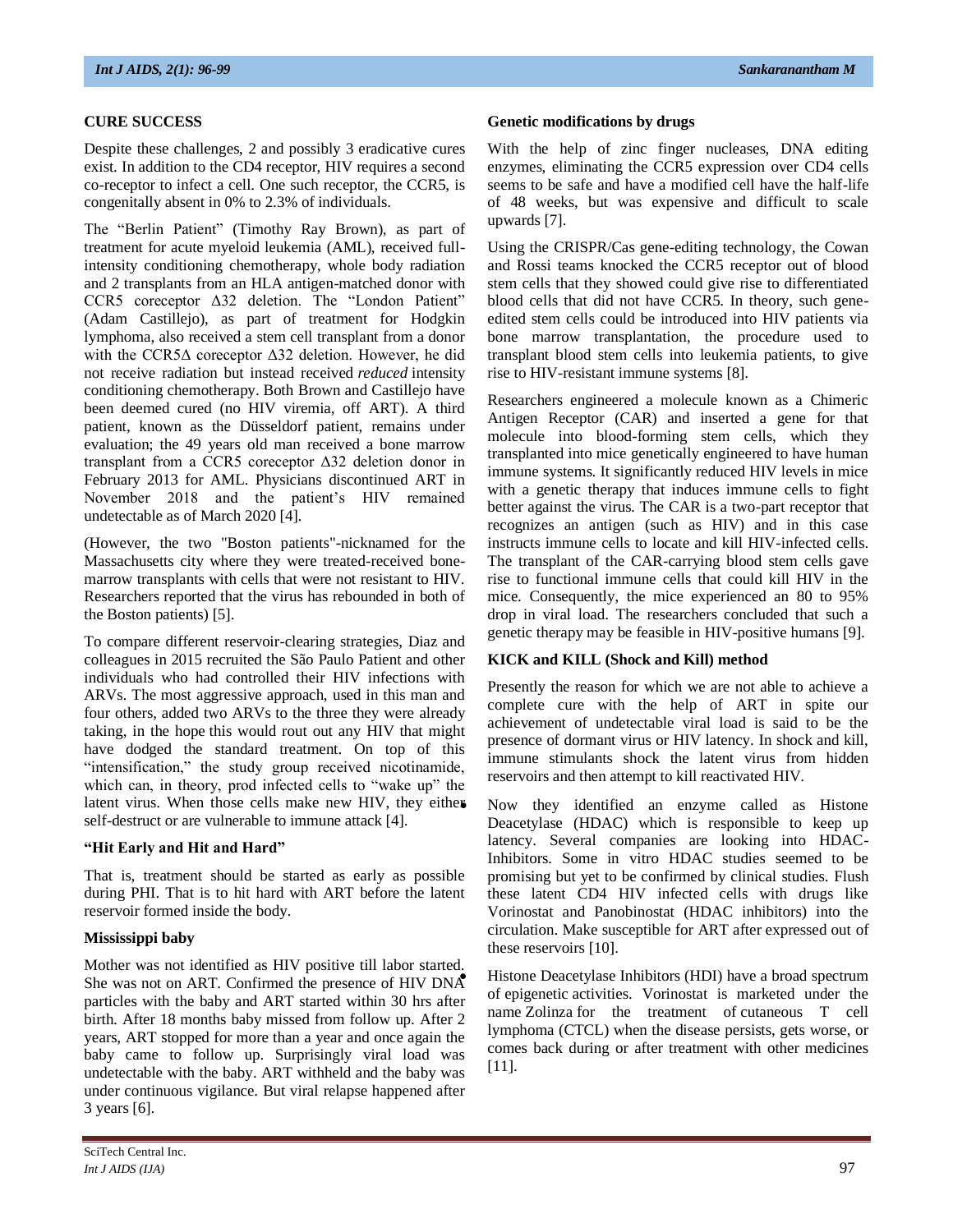#### **Another approach is keeping the latent and dormant HIV to remain inactive for ever**

A natural compound called as Cortistatin A has been found to significantly reduce the rate of reactivation of immune cells latently infected with HIV. Cortistatin A was isolated from a marine sponge known as Corticium simplex. It has been shown to inhibit Tat, a viral protein that is instrumental in prompting the virus to replicate. This study showed that the compound reduced viral reactivation by an average of 92.3% [12].

Infected animals given an anti-integrin antibody achieved control of SIV without antiretroviral therapy; the mechanism is unknown. Most CD4 cells in the body reside in gastrointestinal tissues. A cell surface integrin called α4β7 helps guide CD4<sup>+</sup> cells to the gut mucosa, where they are susceptible to infection and depletion by HIV or Simian Immunodeficiency Virus (SIV). Now, in a study of monkeys infected with SIV, investigators have assessed whether an antibody against  $\alpha$ 4 $\beta$ 7 can tip the balance toward immune control of the virus.

The researchers infected 18 rhesus macaques with SIV and 5 weeks later, started the monkeys on Anti-Retroviral Therapy (ART). After the animals achieved an undetectable viral load, they received either a α4β7 antibody or a nonspecific, placebo antibody every 3 weeks, for eight infusions total. All treatment was then stopped. As expected, the animals that received the placebo antibody had rapid viral rebound when ART was stopped. By contrast, eight animals that received the anti-integrin antibody maintained low-to-undetectable viral loads for more than 9 months after ART withdrawal. The animals that received the active antibody had restoration of CD4<sup>+</sup> cells in the circulation and gastrointestinal tissues, perhaps because the virus was not depleting these cells. These animals also had an increase in the proportion of cytokine-synthesizing natural killer cells, indicating innate immune responses were being bolstered by the treatment [13].

The combination of injectable antiviral therapy soon after the infection and vesatolimod (a novel immune-activating drug) quickly suppressed viral load and delayed antibody responses to the virus in a monkey study, suggesting a possible role for vesatolimod in a cure strategy.

Scientists working towards cure are trying to better describe the 'latent reservoir' of HIV DNA in elite controllersindividuals living with HIV who control HIV replication without taking antiretroviral therapy-in order to understand these individuals' natural control of the virus. They reported that elite controllers have low levels of intact provirus (virus able to replicate) and these are associated with having receptor molecules on the surface of their immune cells that are less responsive to HIV infection [13].

#### **An intravenous post-attachment inhibitor is approved for treatment of multidrug-resistant HIV infection**

Ibalizumab is a humanized monoclonal antibody that binds to CD4 on human cells and thereby prevents HIV entry (a CD4-directed post attachment inhibitor). The medication was approved on March 6, 2018, for treatment of multidrugresistant HIV in adults failing Anti-Retroviral Therapy (ART).

In a phase 3 trial, 40 heavily treatment experienced patients with resistance to three antiretroviral drug classes, but with at least one active remaining drug, were enrolled in a singlearm trial. Following a loading dose of ibalizumab, 83% of participants had a  $\geq 0.5$  log drop in HIV RNA level. After receiving the loading dose, participants had optimization of their regimen with addition of other antiretroviral agents, including at least one active drug and ibalizumab was continued every 2 weeks. At week 25, 50% of participants had HIV RNA levels <200 copies/mL.

Ibalizumab is given as a single 2000 mg loading dose (infused over at least 30 min) followed by a maintenance dose of 800 mg every 2 weeks (infused over at least 15 min). Patients should be observed for infusion-related adverse events for at least 1h after the loading dose and if there are no ill effects, for 15min after maintenance doses. The most common side effects are diarrhea, dizziness, nausea and rash.

There are no anticipated drug interactions. Renal insufficiency is not expected to affect ibalizumab's pharmacokinetics. Resistance to other antiretroviral agents does not seem to affect ibalizumab's activity [14].

Safety data are insufficient for this drug to be used in pregnancy or in pediatric patients. The anticipated annual wholesale acquisition cost of ibalizumab is \$118,000).

## **REFERENCES**

- 1. Chun TW, Finzi D, Margolick J, Chadwick K, Schwartz D, et al. (1995) In vivo fate of HIV-1 infected T cells: Quantitative analysis of transition to stable latency. Nat Med 1: 1284-1290.
- 2. Finzi D, Hermankova M, Pierson T, Carruth LM, Buck C, et al. (1997) Identification of a reservoir for HIV-1 in patients on highly active antiretroviral therapy. Science 278: 1295-1300.
- 3. Alexaki A, Liu Y, Wighdahl B (2008) Cellular reservoirs of HIV-1 and their role in viral persistence. Curr HIV Res 6: 388-400.
- 4. Saloman L (2018) A Cure for HIV? An Update One Year Later. Contagion 2: 2.
- 5. Hayden EC (2013) Weak statistical standards implicated in scientific irreproducibility. Nature.